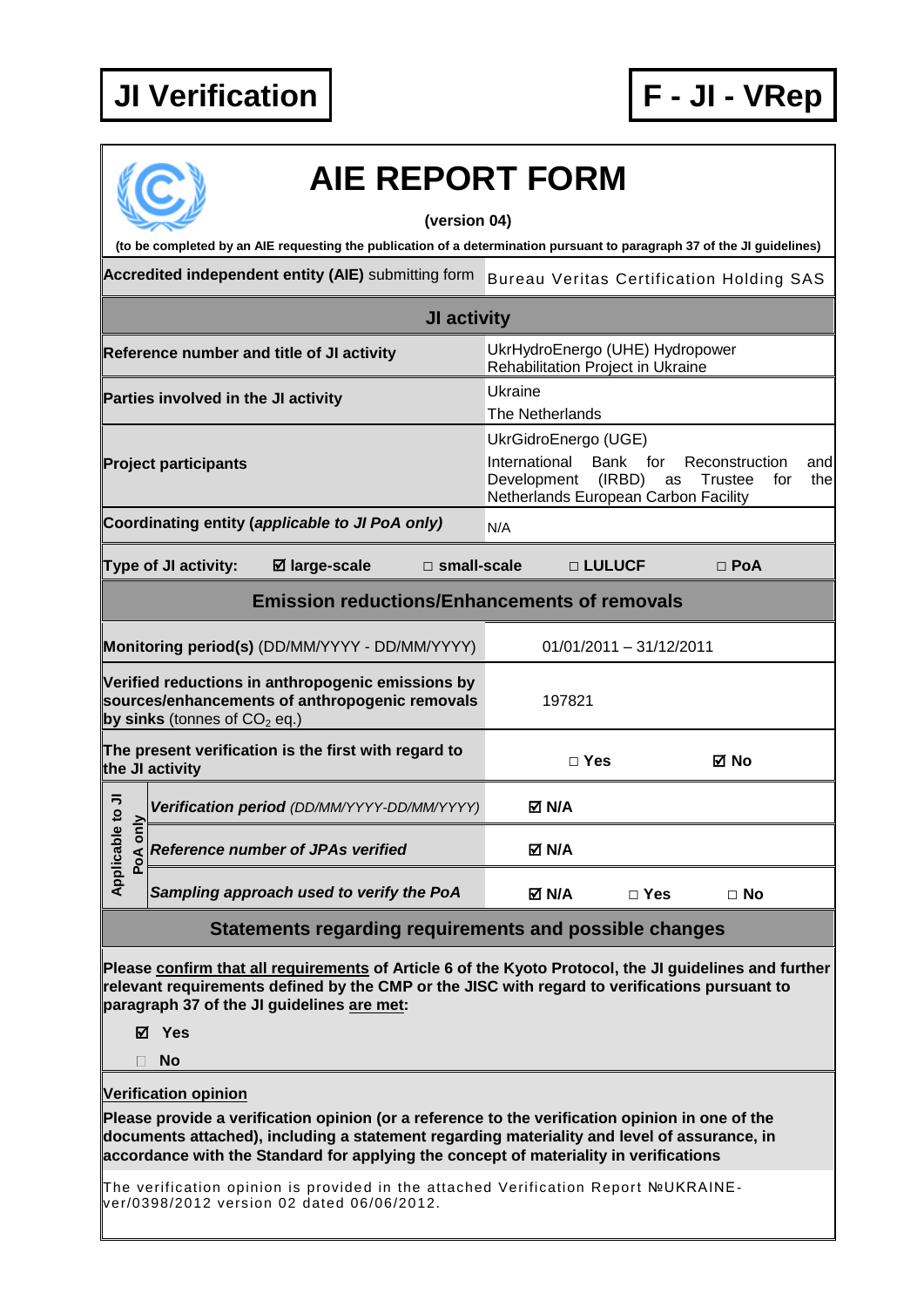| The project design was revised in the current<br>monitoring period, after the determination has<br>been deemed final                                                                                                                                                                                                  |              | $\Box$ Yes   | ⊠ No      |
|-----------------------------------------------------------------------------------------------------------------------------------------------------------------------------------------------------------------------------------------------------------------------------------------------------------------------|--------------|--------------|-----------|
| If yes, please list all revisions to the project design<br>and express a determination opinion (or provide a<br>reference to an attached document containing the<br>required information)                                                                                                                             | <b>⊠ N/A</b> |              |           |
| If project design was revised in the current<br>monitoring period, please confirm that conditions<br>defined in JI guidelines (paragraph 33) are still met                                                                                                                                                            | M N/A        | $\Box$ Yes   | $\Box$ No |
| If project design was revised in the current<br>monitoring period, please confirm that the changes<br>do not alter the original determination opinion                                                                                                                                                                 | <b>⊠ N/A</b> | $\Box$ Yes   | $\Box$ No |
| If project design was revised in the current<br>monitoring period, please confirm that:                                                                                                                                                                                                                               |              |              |           |
| (a) Physical location of the project has not changed                                                                                                                                                                                                                                                                  | <b>⊠ N/A</b> | $\sqcap$ Yes | $\Box$ No |
| (b) If emission sources have changed, they are<br>reflected in an updated monitoring plan                                                                                                                                                                                                                             | M N/A        | $\Box$ Yes   | $\Box$ No |
| (c) Baseline scenario has not changed                                                                                                                                                                                                                                                                                 | M N/A        | $\Box$ Yes   | $\Box$ No |
| (d) Changes are consistent with JI specific approach<br>or CDM methodology upon which the<br>determination was prepared for the project                                                                                                                                                                               | M N/A        | $\Box$ Yes   | $\Box$ No |
| The monitoring plan was revised in the current<br>monitoring period                                                                                                                                                                                                                                                   | $\Box$ Yes   |              | ⊠ No      |
| If yes, please specify for which technologies and measures<br>under each type of JPA the monitoring plan was revised<br>(applicable to JI PoA only)                                                                                                                                                                   |              |              |           |
| The current revisions to the monitoring plan<br>improve the accuracy and/or applicability of<br>information collected, compared to the original<br>monitoring plan without changing conformity with<br>the relevant rules and regulations for establishing<br>monitoring plans                                        | M N/A        | $\Box$ Yes   | $\Box$ No |
| List of documents attached to the verification report form                                                                                                                                                                                                                                                            |              |              |           |
| Please attach relevant documents used in the verification process and mark below accordingly                                                                                                                                                                                                                          |              |              |           |
| ⊠ Verification report                                                                                                                                                                                                                                                                                                 |              |              |           |
| $\Box$ Written approvals by the Parties involved<br>☑ Other documents:                                                                                                                                                                                                                                                |              |              |           |
| $\Box$ Document listing all revisions to the project design, if applicable                                                                                                                                                                                                                                            |              |              |           |
| $\Box$ Determination that the revisions to the project design, if applicable, do not alter the<br>original determination opinion and that the conditions defined by paragraph 33 of the JI<br>guidelines are still met                                                                                                |              |              |           |
| Revised monitoring plan, if applicable                                                                                                                                                                                                                                                                                |              |              |           |
| Determination that the revisions to the monitoring plan, if applicable, improve the<br>$\Box$<br>accuracy and/or applicability of information collected, compared to the original<br>monitoring plan without changing conformity with the relevant rules and regulations<br>for the establishment of monitoring plans |              |              |           |
| □ Sampling plan, if applicable (JI PoA only)                                                                                                                                                                                                                                                                          |              |              |           |
| ☑ Any other documents: calculation of Emission Reductions - Excel file "Ukraine Hydro Rehab<br>Monitoring Workbook"                                                                                                                                                                                                   |              |              |           |
| The AIE herewith declares that undertaking the verification for the JI activity referred to above<br>does not constitute a conflict of interest which is incompatible with the role of an AIE                                                                                                                         |              |              |           |

 $\blacksquare$